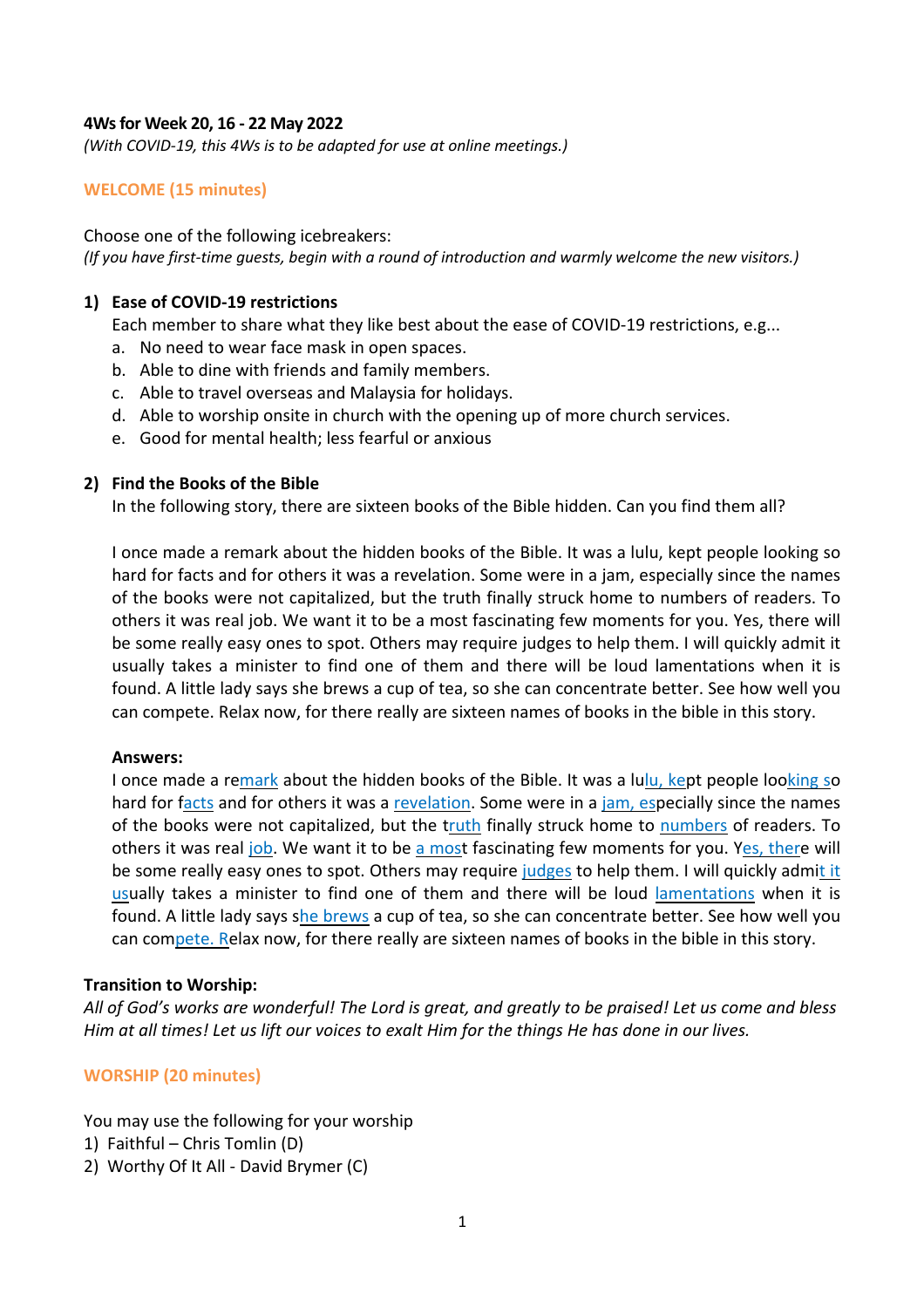Let us pause to wait upon the Lord for the ministry of the Holy Spirit. We would like to encourage everyone to exercise the gifts of the Holy Spirit. If you have a word, a vision, tongues and interpretation of tongues, let's release it to minister to each other.

## **Transition to Word:**

*Heavenly Father, thank You for Jesus, the Name that is above all names. Thank You for giving us the power of the Holy Spirit, which is greater than any power that exists in this world. Thank You for never giving up on us, even when we fail, time and time again. You are so merciful and kind. We will praise You with our whole hearts. We will tell of the marvelous things You have done. Your Name is worthy of praise!*

## **WORD (45 minutes)**

## **Memory verse of the week: 1 Corinthians 8:9 (NIV)**

**<sup>9</sup>** Be careful, however, that the exercise of your rights does not become a stumbling block to the weak.

## **Sermon Title: We're To Gather Again By Senior Pastor Daniel Khong on 14 - 15 May 2022**

## **Scripture Passage: Hebrews 10:19-25 (NKJV)**

**<sup>19</sup>** Therefore, brethren, having boldness to enter the Holiest by the blood of Jesus, **<sup>20</sup>** by a new and living way which He consecrated for us, through the veil, that is, His flesh, **<sup>21</sup>** and having a High Priest over the house of God, **<sup>22</sup>** let us draw near with a true heart in full assurance of faith, having our hearts sprinkled from an evil conscience and our bodies washed with pure water. **<sup>23</sup>** Let us hold fast the confession of our hope without wavering, for He who promised is faithful. **<sup>24</sup>** And let us consider one another in order to stir up love and good works, **<sup>25</sup>** not forsaking the assembling of ourselves together, as is the manner of some, but exhorting one another, and so much the more as you see the Day approaching.

#### **Introduction**

One of the good aspects of the pandemic has been that it had brought about the modernisation of the church in general. While digitalisation of the church brought about many positives, there are negatives such as people perceiving onsite church service as irrelevant, or a thing of the past now; in that, all they need to do is to be part of the online church. There are even those who believe that they no longer need to belong to a church anymore because they can just stay at home, and watch a multitude of messages from their homes. And, there's even a new ideology that the time for the formal church is gone, and that everyone's home can be a church.

Like the early church in the New Testament, the issue of believers neglecting to assemble together is nothing new. In fact, it was for this reason that Hebrews 10:19-25 was written to teach believers the importance of gathering together as a church.

What is the significance of gathering together for Church?

- 1. It's An Expression Of **Our Commitment To One Another**.
- 2. It's An Expression Of **Our Commitment To God**.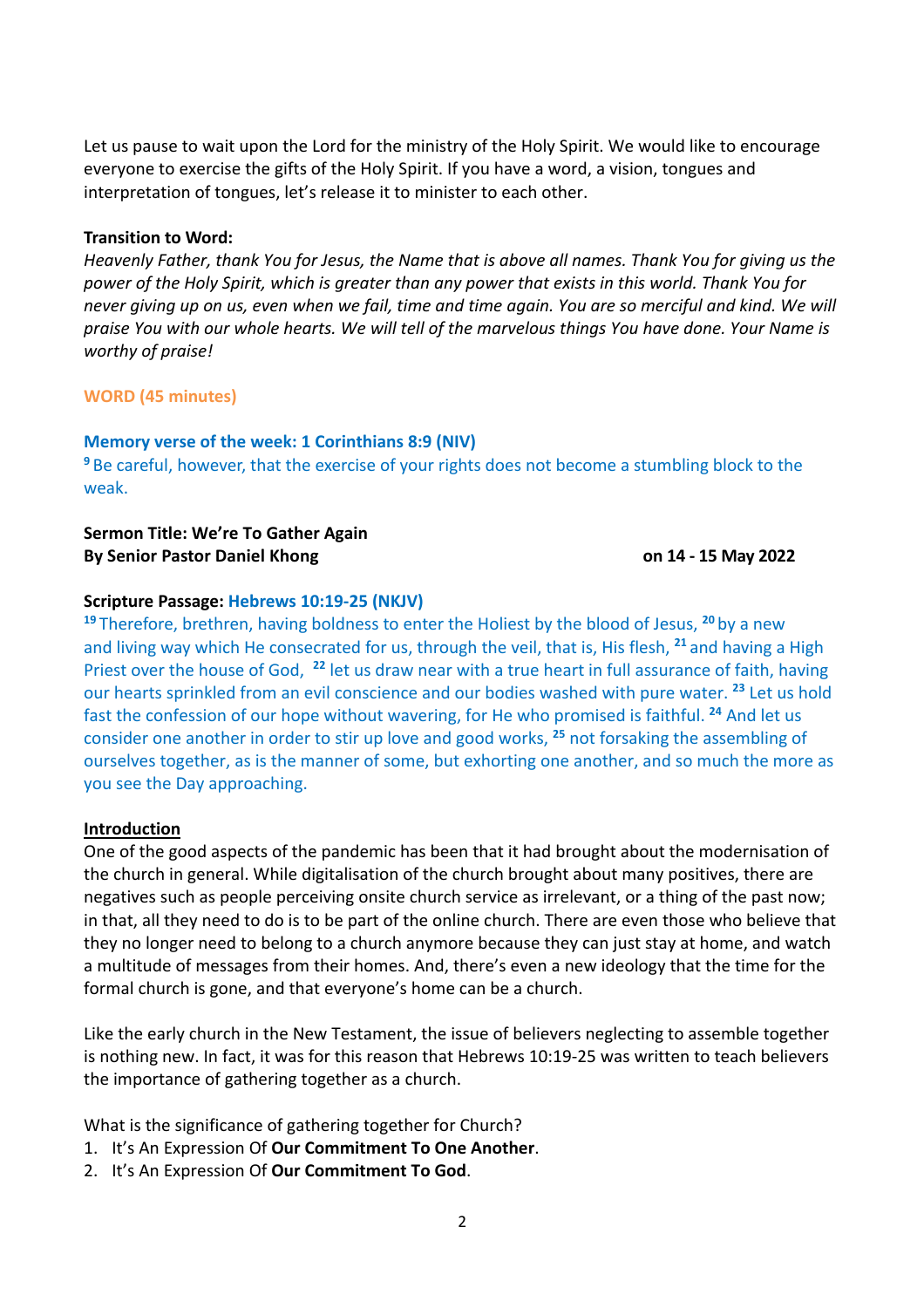# **Discovery and Understanding Questions:**

# **Q1. How does the Church's assembling together express our commitment to one another**?

**A1.** The church is not just a collection of random people gathered to do random things. Right from the beginning of Scripture, we learn that community is on God's heart, because even God exists in community, i.e. Father, Son, and Holy Spirit (Gen 1:26, 2:18). Hence, the Christian faith is all about community instead of being solitary or individualistic.

In the book of Hebrews, the writer uses phrases such as: "brethren" (Heb. 10:19) as an intimate way of addressing a family member; and "house of God" (Heb. 10:21-22) that refers to the church as a community and a family. In fact, for the latter, the Greek word used refers to 2 things – a home (dwelling), and a family/lineage. And then in Heb.10:24-25, we see the writer of Hebrew concluding with the emphasis on "not forsaking the assembling of ourselves together..."

## **Genesis 1:26 (NIVUK)**

**<sup>26</sup>** Then God said, 'Let **us** make mankind in our image, in **our** likeness…

## **Genesis 2:18 (NIVUK)**

**<sup>18</sup>** The Lord God said, 'It is not good for the man to be alone…

## **Hebrews 10:19 (NKJV)**

**<sup>19</sup>** Therefore, brethren, having boldness to enter the Holiest by the blood of Jesus,

#### **Hebrews 10:21-25 (NKJV)**

**<sup>21</sup>** and having a High Priest over the house of God, 22 let us draw near with a true heart… **<sup>23</sup>** Let us hold fast the confession of our hope… **<sup>24</sup>** And let us consider one another in order to stir up love and good works, **<sup>25</sup>** not forsaking the assembling of ourselves together, as is the manner of some, but exhorting one another, and so much the more as you see the Day approaching.

## **Q2. How does the Church's assembling together express our commitment to God?**

**A2.** The key focus is on community – our commitment to one another expresses our commitment to God because a commitment to God has to result in a commitment to one another.

**a.** It is only when we gather as a community, both in cell and in church, that we can accomplish things that either the cell or the church by itself cannot. (Acts 2:46-47; Heb.10:24-25).

**b.** When we are in a community, we exemplify the things of God in every aspect of our lives. Our commitment to both cell and church enables us to motivate one another to develop and reflect the character of God (Gal.5:22-23), which then expresses our commitment to God – to love God, love one another, and to do good to others (Heb.10:24-25; Matt.5:13-16).

**c.** As we look at Heb.10:25, the phrase "the Day approaching" refers to the day of judgment or the second coming of Christ. The question we need to ask ourselves is this – what will the King of Kings and Lord of Lords say to us at His return?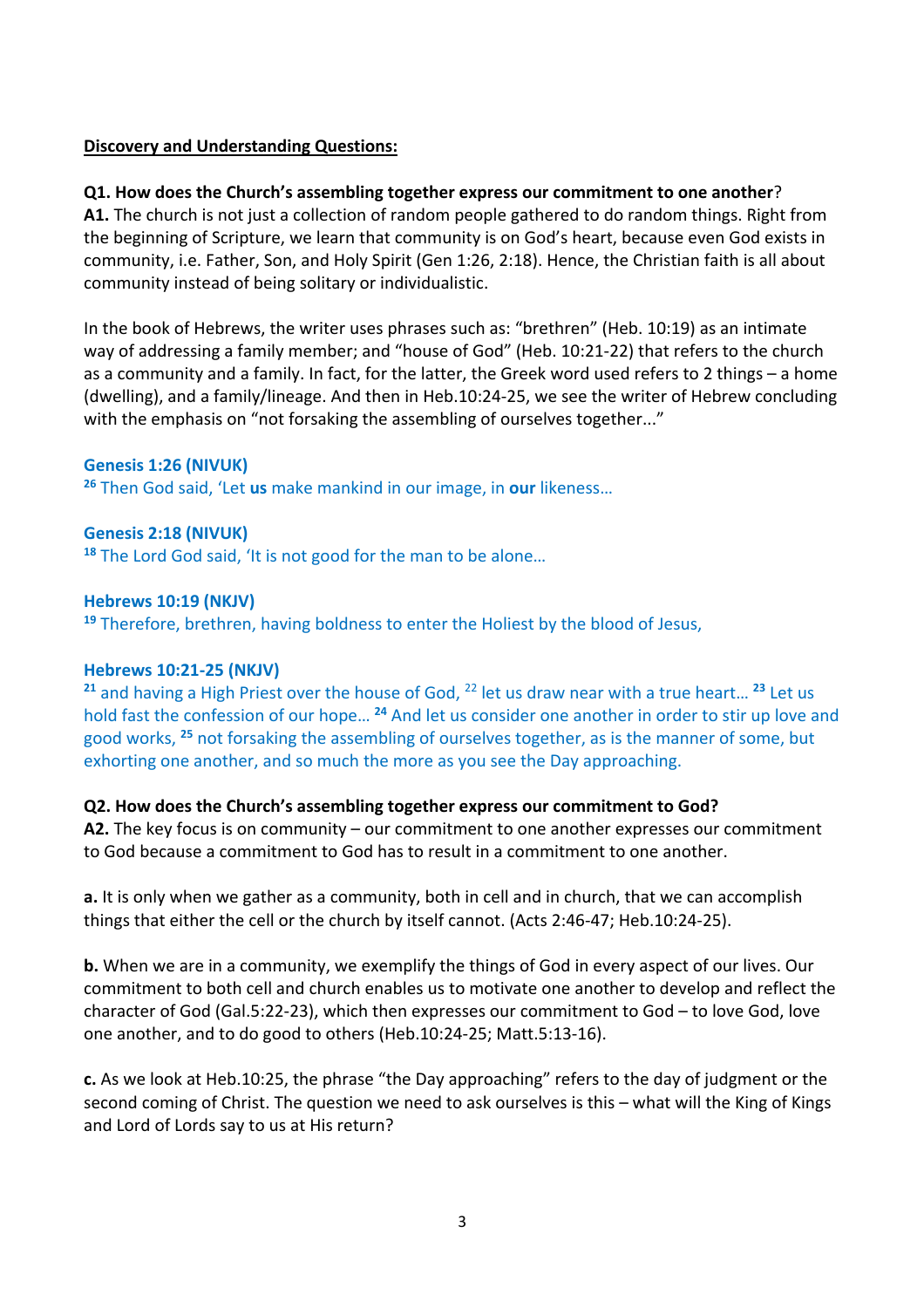## **Acts 2:46-47 (NKJV)**

**<sup>46</sup>** So continuing daily with one accord in the **temple**, and breaking bread from **house to house**, they ate their food with gladness and simplicity of heart, **<sup>47</sup>**praising God and having favor with all the people. And the Lord added to the church daily those who were being saved.

## **Hebrews 10:24-25 (NKJV)**

**<sup>24</sup>** And let us consider one another in order to stir up love and good works, **<sup>25</sup>** not forsaking the assembling of ourselves together, as is the manner of some, but exhorting one another, and so much the more as you see **the Day approaching**.

## **Galatians 5:22-23 (NKJV)**

**<sup>22</sup>**But the fruit of the Spirit is love, joy, peace, longsuffering, kindness, goodness, faithfulness, **<sup>23</sup>**gentleness, self-control...

## **Hebrews 10:24 (YLV)**

**<sup>24</sup>** and may we consider one another to **provoke** to love and to good works,

## **Matthew 5:13-16 (NIV)**

**<sup>13</sup>** "You are the salt of the earth. But if the salt loses its saltiness, how can it be made salty again? It is no longer good for anything, except to be thrown out and trampled underfoot. **<sup>14</sup>** "You are the light of the world. A town built on a hill cannot be hidden. **<sup>15</sup>**Neither do people light a lamp and put it under a bowl. Instead they put it on its stand, and it gives light to everyone in the house. **<sup>16</sup>** In the same way, let your light shine before others, that they may see your good deeds and glorify your Father in heaven.

#### **Application Questions**

Break into smaller groups, share, pray and minister to one another.

**Q1**. Share your experience in coming back to FCBC's onsite service.

**Q2**. Share your challenges in adjusting to attending onsite church service and in-person cell meetings.

#### **Transition to Works:**

*Lord, we are blessed to be worshipping You – a God who changes not, and who has authority over all things. Help us respond correctly to You on obedience and righteousness. Daily cause us to submit to You and Your Word.*

## **WORKS (15 minutes)**

## **1. Volunteering in the Church**

Provide an opportunity for each Member to consider, and share an area of ministry that he/she may want to go into. Perhaps as a CG, you may want to decide to go into an area of ministry in the Church. Get Members to go into the FCBC portal to volunteer. If possible, do it together during the Cell time. But be careful that CG Members don't feel pressured to do so.

## **2. Focus on CG Outreach**

The focus of CG meetings is *edification, equipping* and *evangelism*. In each CG meeting, spend